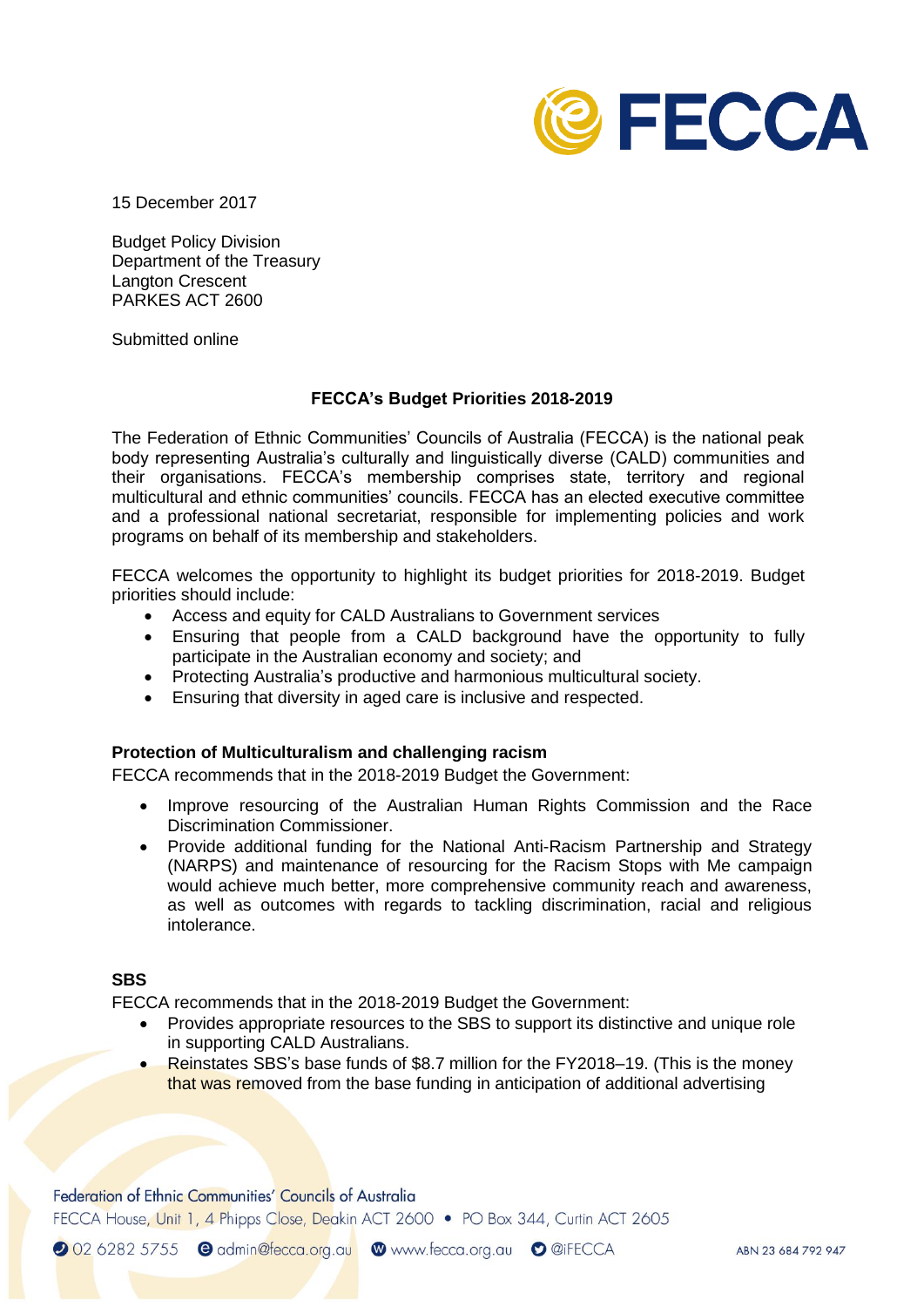flexibility; however, the legislation to enable this flexibility failed. Because the money was taken away in advance, SBS has been required to go back to the Government each year to have it reinstated. This funding is essential to SBS being able to continue to provide valuable programs and services to Australia's diverse society).

# **Access and Equity**

FECCA recommends that in the 2018-2019 Budget the Government:

- Continue to support peak body organisations including FECCA, NEDA, MYAN and other representatives of CALD communities to ensure that CALD Australians have equality in access and experience of Government services.
- Provide appropriate resources to ensure the digital access and equity gap to Government services is bridged for CALD users.
- Provide appropriate financial support for co-production of all services.
- Ensure appropriate funding for feedback and complaints mechanisms which drive quality and improvements to systems and appropriate supports to allow CALD individuals to access these mechanisms.
- Implement cultural competence training across all Government agencies and organisations funded by the Commonwealth.
- Caters for the language needs of all migrants through the provision of language services, whether through interpreting, translating or bilingual work.

### **Settlement Services**

FECCA recommends that in the 2018-2019 Budget the Government:

- Ensure adequate resourcing for settlement services with priority for ethno or cultural specific community organisations.
- Make settlement services available to all migrants who arrive in Australia, including asylum seekers.
- Ensure government funded settlement services be provided to eligible and needy migrants beyond their first five years of life in Australia. Settlement can be a life-long process, and thus this time limit is often inadequate.
- Ensure appropriate funding for English language programs to be provided at no further cost as part of their settlement process. We would urge for an expansion beyond the 510 hours.

### **Domestic and family violence**

FECCA recommends that in the 2018-2019 Budget the Government:

- Give priority to the following actions in the Third Action Plan (2016-19) of the National Plan to Reduce Violence Against Women and their Children through:
	- Development of appropriate visa arrangements for temporary residents who are experiencing violence.
	- Review of eligibility requirements to enable more victims of violence to access financial support particularly those on temporary visas.
	- Work with service providers to improve access to temporary residents to available support services.

### **Ageing and Aged Care**

FECCA recommends that in the 2018-2019 Budget the Government: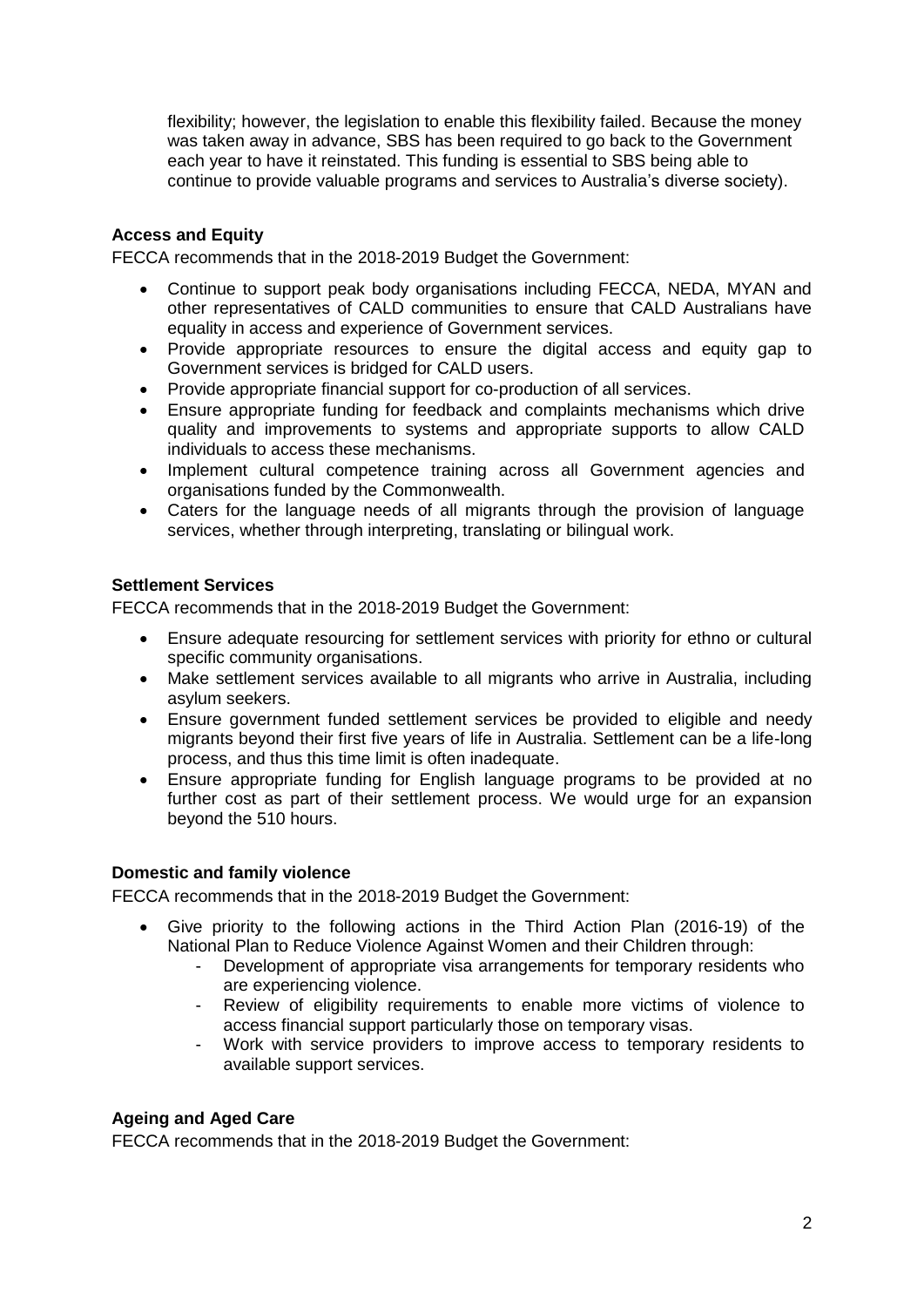- Adequate resources are attributed to embedding the National Aged Care Diversity Framework across the sector and the forthcoming CALD action plan.
- Provide adequate funding for ethno-specific organisations to assist CALD older people and their representatives to access *My Aged Care.*
- Provide adequate funding for CALD peak body organisations such as FECCA to engage their members and communities to inform best practice to achieve an equitable aged care system.
- Provide targeted funding to develop a bilingual and bicultural aged care assessment team, that is adequately resourced to assist CALD older people and their families to access government subsidised aged care through inclusive practice/assessment models.
- Funding for a linguistic supplement to be added to the suite of supplements which providers can utilise to optimise services for CALD consumers of Home Care Packages. This supplement will assist with understanding the Home Care Agreement, understanding of goal setting to ensure that wellness and re-ablement initiatives are embedded into care plans, interpreting of care, service and support plans, translation and interpretation of the monthly budget and ongoing linguistic support throughout the life of the Home Care Package.
- Ensure ongoing resourcing of the *My Aged Care* portal.
- Funding for a separate but aligned diversity portal of the Gateway to ensure that diverse aged care population groups are able to access supports and services in a respectful and inclusive way.
- Ensure that people living with dementia are supported to access aged care services. Linguistic support to be funded for people whose first language is not English.
- Funding of a specialised advocacy service for people living with dementia, in residential aged care facilities. Advocates to undertake targeted dementia training.
- Expansion of the CALD Link Worker program currently undertaken by Dementia Australia. Currently only three linguistic groups are catered for, which is insufficient to meet the needs of the community.
- Funding for a digital platform to assist older CALD people and their representatives to locate inclusive aged care services.
- Funding provided to FECCA to facilitate opportunities for the most vulnerable members of diverse communities to participate in aged care dialogue and articulate change, including advocacy with and on behalf of these groups.

## **Disability**

FECCA recommends that in the 2018-2019 Budget the Government:

- Ensures sufficient funding to multicultural sector organisations to develop and implement strategies aimed at empowering and strengthening capacity of culturally and linguistically diverse communities to participate in the NDIS.
- Ensures that the NDIA implements the National Disability CALD Strategy and funding is allocated to educating CALD communities on the NDIS.
- Works towards providing a solution that minimises the division between core government support services in the community for older people with disability.

## **Mental Health**

FECCA recommends that in the 2018-2019 Budget the Government:

 Ensure adequate long-term funding plan for the Mental Health in Multicultural Australia (MHiMA) Framework.